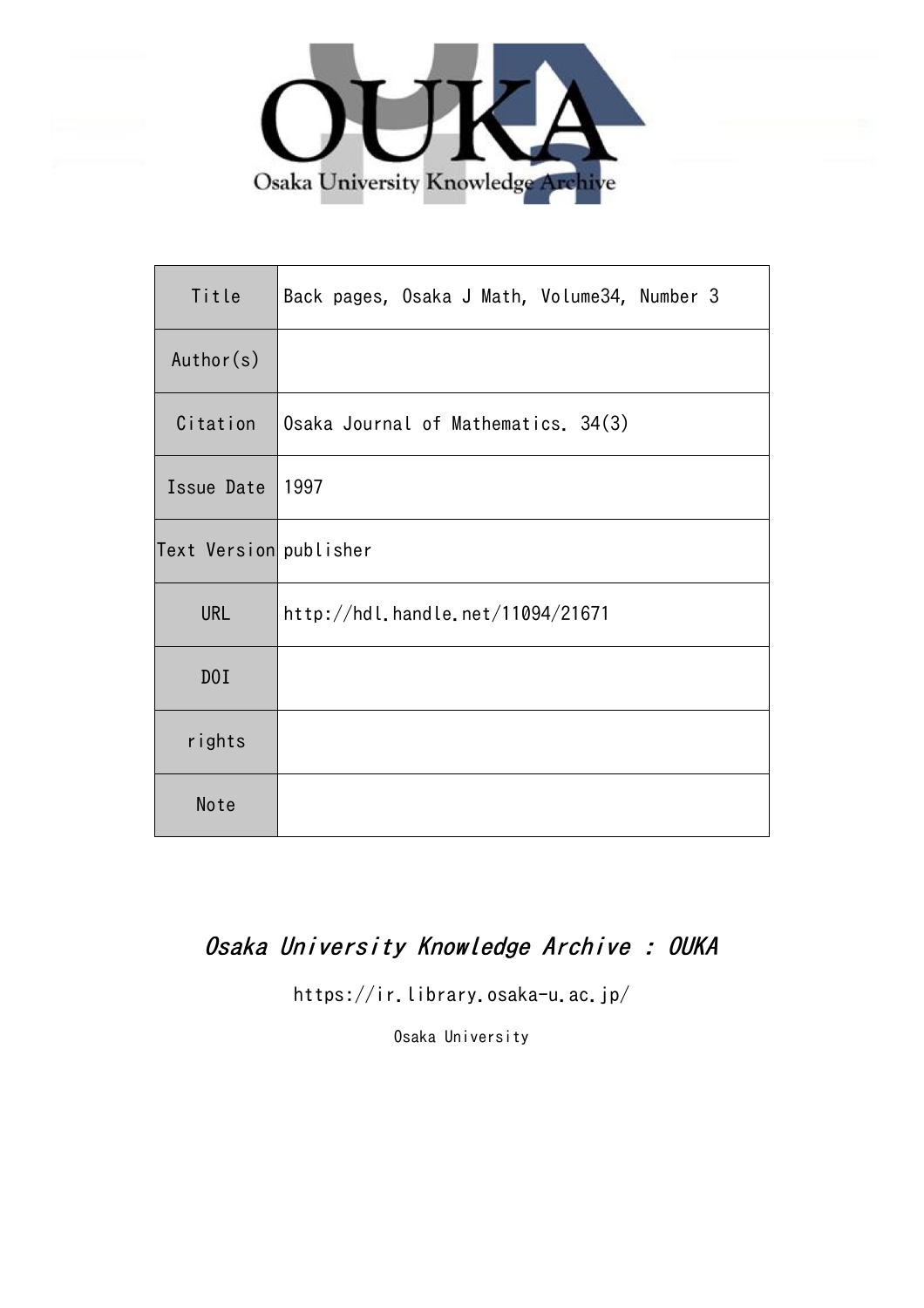## **Preparation of Manuscripts**

The authors are required to prepare the manuscripts in English, French or German and submit them with extra two copies to

Editor in Chief, Osaka Journal of Mathematics,

Department of Mathematics, Graduate School of Science, Osa'a University, 1-1 Machikaneyarna-cho, Toyonaka, Osaka 560, Japan .

Manuscripts should be typed and legible. Those prepared on  $T_FX$  should be typeset in 12 point fonts with enough line intervals and margins. The authors are required to observe the following style rules:

- 1. Abstract or summary should not be attached. The author's address together with his (or her) affiliation is to be written on the last page after the references.
- 2. In the margin of the first page of the manuscript, write a proposed running head, ,
- $3.$  The references should be quoted by numbers, not by the abbreviations of the names or titles. In the Reference the entries should be written as in the next examples:
	- , [ I ] H.F. Baker: *On finite groups,* Canad, J. Math. 25 (1973); 35-4\$.
	- [2] C.M. Davis: Group Theory, Springer, Berlin-Heidelberg-New York,<br>1965.
- 4. Theorem, Proposition, Lemma, Corollary should be written as **Theorem, Proposition, Lemma, Corollary** in the bold face, while Definition, Nota- . tion, Remark, Example, Acknowledgement should be written in rornans as DEFINITION, NOTATION, REMARK, EXAMPLE, ACKNOWLEDGEMENT with small capitals from the second letter on Proof is written in romans.
- 5. Figures should be drawn in black ink and prepared in separate sheets with adequate numbering.

The authors will be required to make the marking of special letters such as boldface, script, German, Greek letters, etc. following the instruction to be mailed after their articles are accepted for publication by the editorial board.